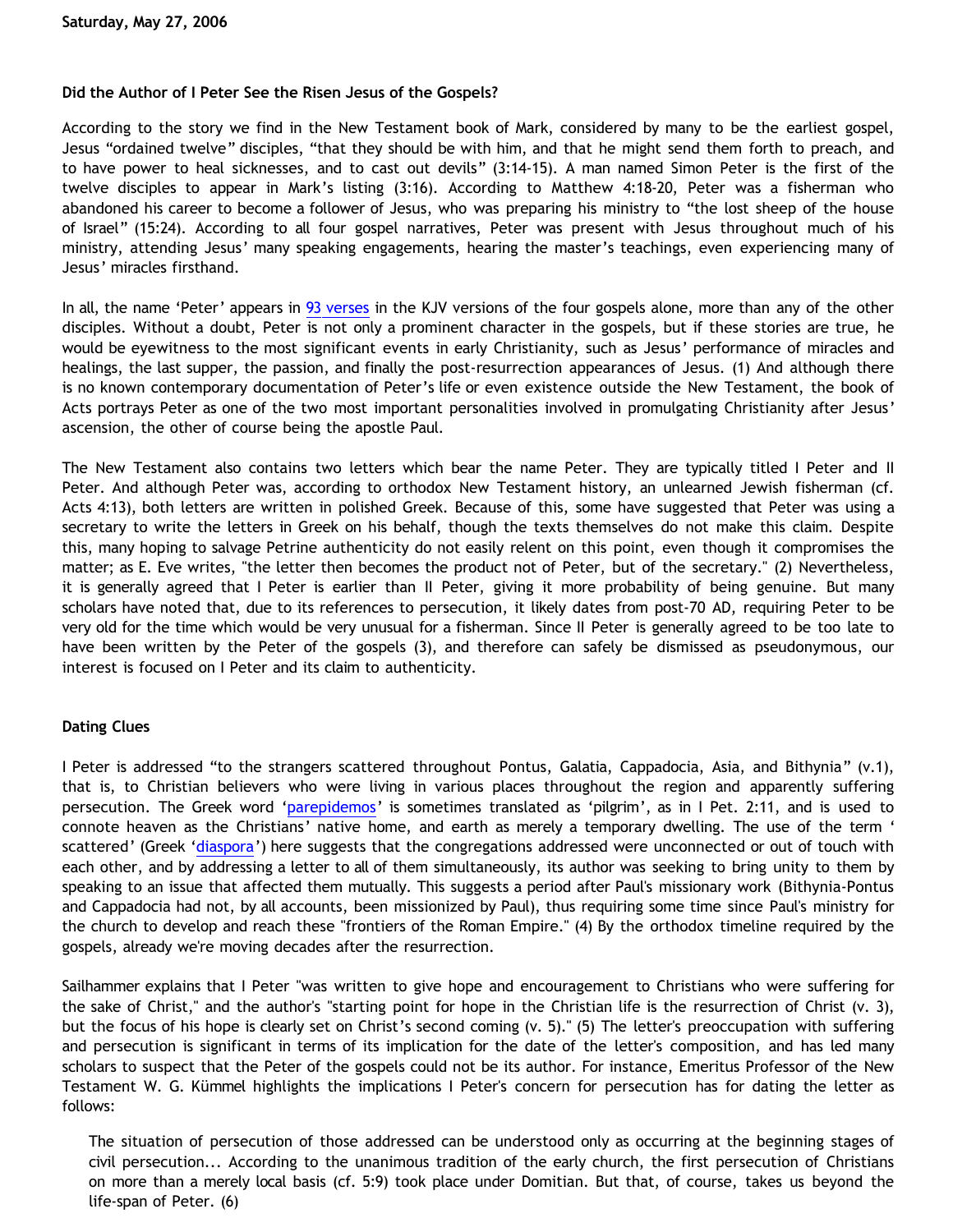Additionally, Elliott thinks it is "likely that 1 Peter was written from Rome sometime during the years 73 to 92 C.E.," since

Distance from the Pauline period and the early 60s is also indicated by the growth and coalescence of diverse traditions reflected in 1 Peter and the shift from an internal Jewish debate over the Mosaic law to a struggle of believers now labeled as 'Christians' with an alien and hostile society." (7)

Already we have some striking clues in I Peter which militate toward the view that the Peter of the gospels was probably not the author of the letter. The Peter of the gospels was an unlearned fisherman whose native tongue would most likely have been [Aramaic](http://en.wikipedia.org/wiki/Aramaic_language), and yet the letter is written in polished Greek. Furthermore, the locale of the letter's addressees and its preoccupation with the hostility that the Christian movement encountered in its neighbors (a far cry from the ready-made mass conversions of Jerusalem Jews reported in Acts), both suggest a post-Pauline period, pushing the date of its composition at least beyond the 70s. One wonders, if the author really were the Peter we read about in the gospels, why didn't he write (or dictate) his letter (and more like it) at an earlier time, closer to the events described in the gospels?

## **A Deafening Silence**

What is really interesting about I Peter, is that here we have a letter purported to be authored by the same Peter we read about in the gospels, *and yet it makes no mention whatsoever to any post-resurrection appearance by Jesus*. As we saw above, the gospels depict Peter as chief among the apostles, and according to I Cor. 15, Peter was the first to see the risen Jesus. (8) In fact, however, I Peter makes no mention of any of the details and events which Peter would have witnessed and which, according to the gospel narratives, were so important to the inception of Christianity, such as Jesus' miracles, his lessons in parables, healings and exorcisms, a betrayal by Judas, the empty tomb, etc.

To explain such omissions, apologists, insisting on I Peter's authenticity, would have us believe that Peter the disciple would have had no need to mention even one of his extraordinary experiences with Jesus as described in the gospels. Given the purpose of I Peter (as Sailhammer above put it, "to give hope and encouragement to Christians who were suffering for the sake of Christ"), this seems rather dubious. What is incontestable is that, were the Peter of the gospels the author of the letter, he would have had more than ample opportunity to seal the hope he sought to instill in his audience by referring to things he would have personally witnessed, just as today's preachers make use of the gospel stories to underscore the message they're trying to get across. Acts portrays Peter, in his public speeches, as referring to Jesus' "miracles and wonders and signs" (2:22), alluding to the empty tomb (2:29), even performing many miracles and healings himself (cf. 2:43, 3:6, 5:12, etc.).

#### **Missed Opportunities**

I Peter is full of opportunities where we could reasonably expect the Peter of the gospels to make mention of the signs and wonders and risen Jesus that he purportedly saw firsthand in order to further the purpose of his letter. And yet its author makes no use of these opportunities.

For instance, I Peter 1:21 states that "God… raised [Jesus] up from the dead, and gave him glory, that your faith and hope might be in God." But the author does not mention the gospel feature that Jesus was seen on earth in a physical body, both before and after his resurrection, either by the purported author of the letter or by others who had known and traveled with Jesus during his life on earth. And although Peter was, according to the gospels, a major participant in Jesus' ministry from its beginning, present no doubt at many of Jesus' speaking engagements and a hearer of Jesus' teachings, parables and prayers, the author of I Peter never attributes any of his exhortations or words of wisdom to the missionary Jesus of the gospels. On the contrary, as do Paul and other epistle writers, the author of I Peter finds ample occasion to cite the Old Testament. I Peter 2:13-14 contains the following advice:

Submit yourselves to every ordinance of man for the Lord's sake: whether it be to the king, as supreme; Or unto governors, as unto them that are sent by him for the punishment of evildoers.

Does it seem likely that someone familiar with the gospel's passion events, which has Jesus being sent to the cross by the Roman authority of Pontius Pilate, would say that "governors… are sent by [the Lord] for the punishment of evildoers"? According to I Peter 2:22, Jesus "did no sin, neither was guile found in his mouth," and yet was put to death *like an evildoer* under the authorization of a Roman governor. Commentators may quote I Pet. 2:24's "by whose stripes ye were healed" as a reference to the passion events of the gospels. However, this appears to be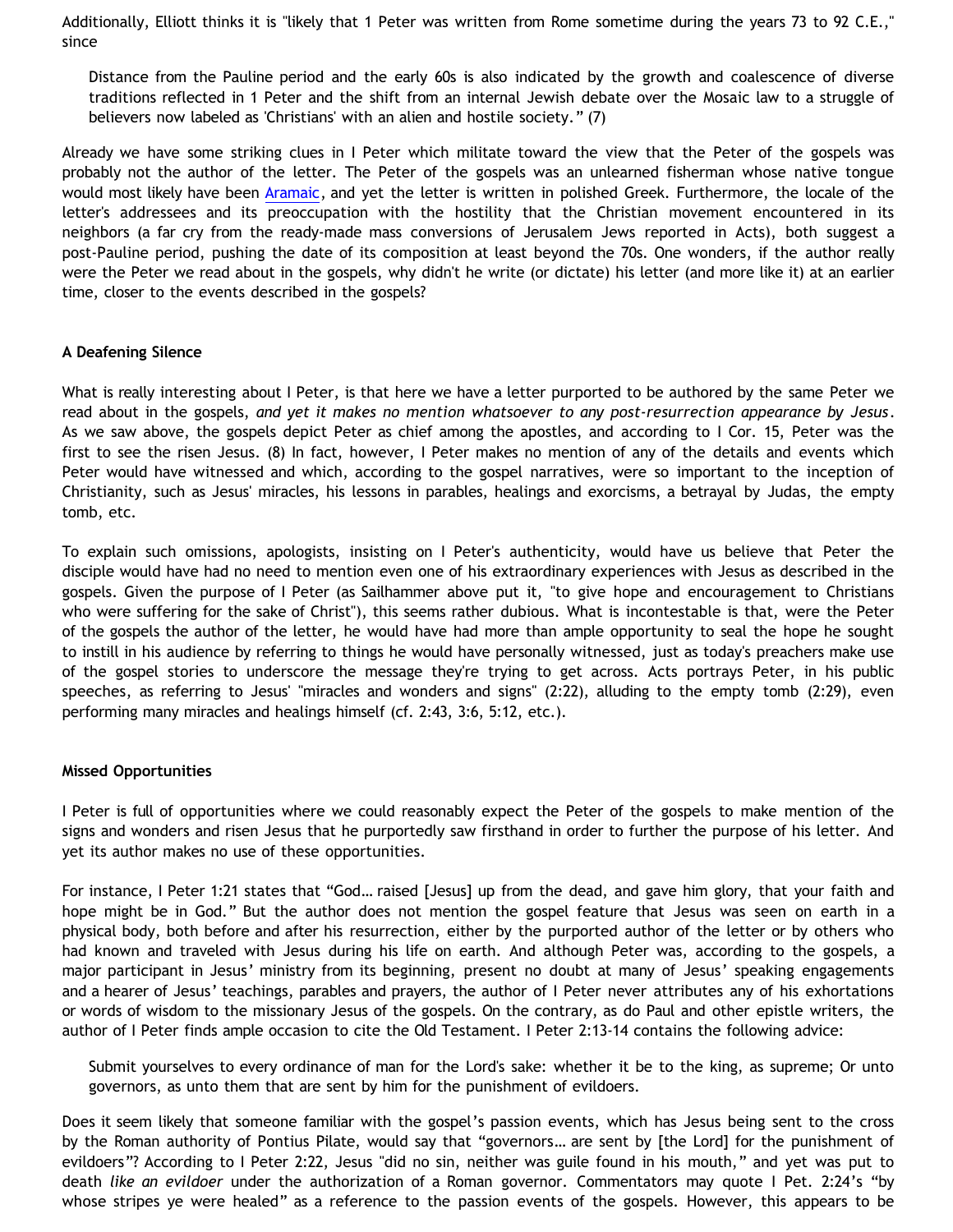variation of Isaiah 53:5, which states:

But he was wounded for our transgressions, he was bruised for our iniquities: the chastisement of our peace was upon him; and with his stripes we are healed.

Indeed, as with the Pauline epistles, the writer or I Peter relies on Old Testament texts to describe his Jesus' suffering, *rather than on anything we find in the gospels*. Not only this, the writer also relies on the Septuagint, the Greek translation of the Hebrew scriptures, rather than on the Masoretic text or an Aramaic targum as we might expect if the author of this letter were actually the Peter of the gospels. Scholars have noted that the use of this source by the author of I Peter indicates a native familiarity with Greek and Greek sources that the Peter of the gospels most probably would not have had. P. J. Achtemeier says of I Peter:

The absence of influence from the language of the Hebrew Bible or the Targumim on the one hand, and the clear influence of the LXX on the other, show that the author was at home in Greek rather than Semitic culture, and such is likely not to have been the case with Simon Peter. (9)

Again, instead of any direct and unambiguous reference to the gospels' passion scenes, which depict the crucifixion in a specific place and at a specific time, with specific characters performing specific roles, I Peter's depiction of Jesus is compatible with the conception of Jesus found in the Pauline epistles – that is, a Jesus which was crucified and resurrected in a distant, unspecified past, wholly bereft of the kinds of details we find in the gospels. A.E. Harvey, whose concern is to defend the miracle stories found in the New Testament gospels and other Christian stories, makes a crucial admission relevant at this point:

We know from the epistles that it was possible to speak and write about Jesus without any mention of his miraculous power. (10)

How could this be in the case of a letter bearing the name of a key player in the gospel stories? How could this be in the case of someone who is said to have seen firsthand things that no other human being has seen? How could this be in the case of a man who abandoned his life as a fisherman in order to follow a worker of miracles which he would have witnessed for himself, and even experienced firsthand? Perhaps I Peter was written too early for the miraculous tradition ascribed to Jesus in the gospel legends to have been included in a letter bearing the name of one of Jesus' most important disciples? Perhaps I Peter was written by someone who did not know that any miracles had been performed? The apocryphal book [The Acts of Peter](http://www.earlychristianwritings.com/text/actspeter.html), written in the latter half of the second century (11), was late enough to include references from the gospel stories. In this text, the miracle of walking on water is mentioned, a miracle that Matthew 14:22-31 has Peter enjoy firsthand. But the Acts of Peter dates late enough for the legends found in the gospels to have circulated and become associated with literature attributed to personalities who are mentioned as disciples of Jesus.

I Peter thus shows more affinity and familiarity with Paul's letters than with any scene found in the gospels, and yet it is purported to have been written by one of Jesus' closest companions. Unlike later texts bearing the name of the famous disciple, nowhere does I Peter mention any of the miracles attributed to Jesus in the gospels and to which they portray Peter a witness. It seems that, if the Peter depicted in the gospels were writing "to give hope and encouragement to Christians who were suffering for the sake of Christ," as Sailhammer puts it, then references to the power that the purported author had witnessed – if in fact he had witnessed any miracles to begin with – would have advantaged his purpose vastly more than merely explaining to his readers that "in their sufferings they share in the sufferings of Christ" (12), and promising an experience of joy at some unspecified point in the future. Specifics always seem to be far more effective in making a case than do appeals to vague approximates, such as we find in I Peter. This should not be taken to mean that the points that the author does offer in the interest of bolstering his readers' encouragement should have been *replaced*, but rather *supplemented* with firsthand testimony of the events we read about in the gospels, had he actually witnessed them. Unfortunately, they aren't.

Another missed opportunity is found in I Peter 3:19, which mentions that Jesus "went and preached unto the spirits in prison" after he was, according to the KJV's version of 3:18, "quickened by the Spirit." By some apologists' interpretation of this passage, this means that Jesus was made "by the Spirit" to rise in a *physical* body - a detail not stipulated by any New Testament text prior to the gospels, and yet I Peter makes no mention about Jesus preaching to his followers on earth after he was resurrected. The whole sequence that I Peter gives in 3:18-22 is as follows:

- a. "put to death in the body but made alive by the Spirit" (3:18)
- b. "preached to the spirits in prison" (3:19)
- c. "gone into heaven and is at God's right hand" (3:22)

with no mention of *appearances to believers on earth*, such as we find in the gospels, *such as the alleged author of*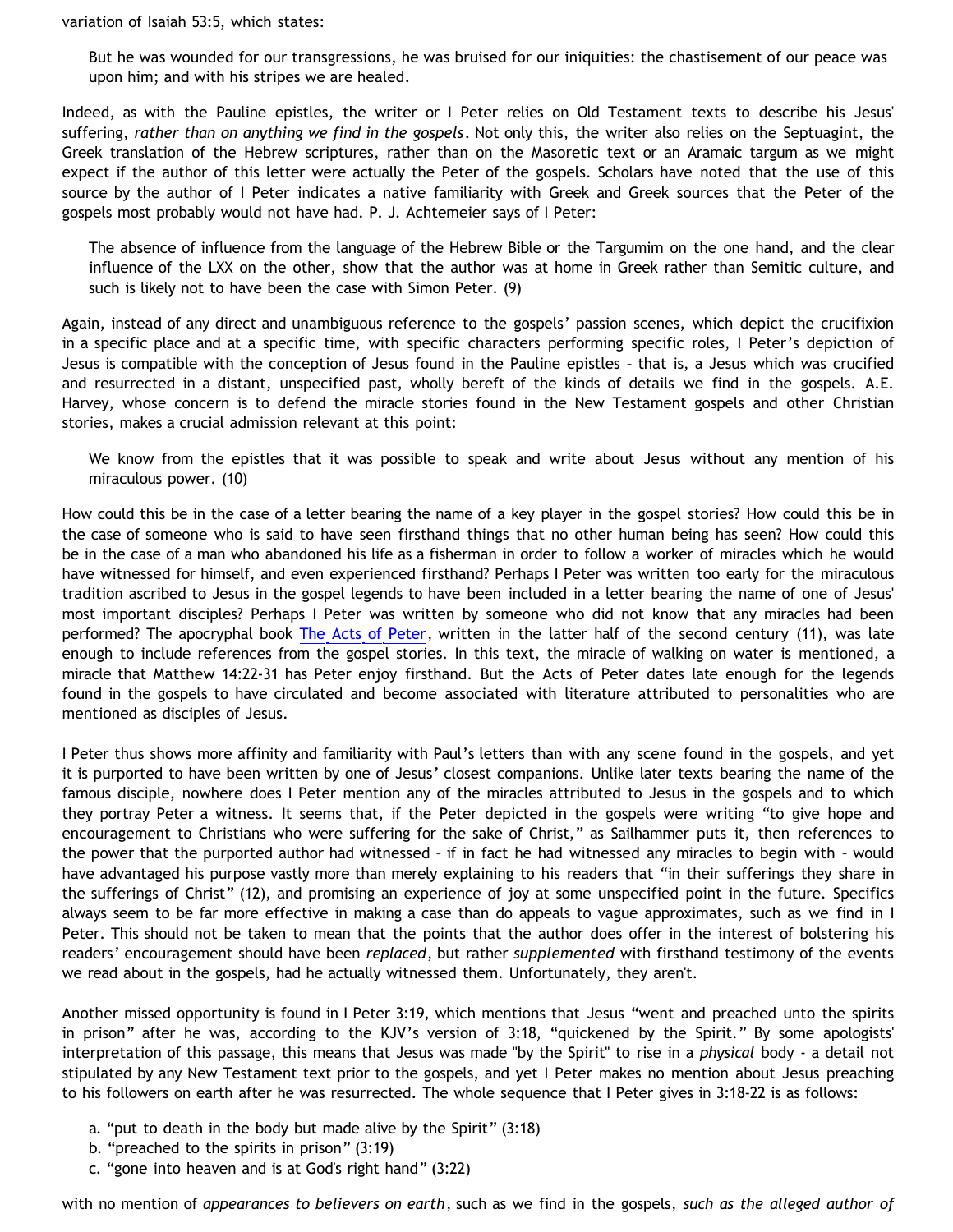*the letter itself is said to have witnessed*.

Chapter 4 of I Peter opens with more references to Jesus suffering in the flesh, but again, we find *no references* to details from events that Peter of would have witnessed *according to the gospels*. The author does not tell his readers about the anguish he would have experienced as he watched Jesus being flogged as he carried the heavy wooden cross up to Golgotha (cf. Mark 15:20f). He doesn't mention Jesus being adorned with a crown of thorns (cf. Mark 15:17, Matthew 27:29; John 19:5). He tells his readers in 4:13 that they are "partakers of Christ's sufferings," but he gives nothing specific to indicate what kind of suffering Jesus endured, other than that he was crucified. According to the gospels, however, Jesus was already suffering before he was nailed to the cross. But we wouldn't know this from the epistolary record. Like other epistles in the New Testament, I Peter does not even mention the malefactors who were crucified beside Jesus.

I Peter's fifth chapter begins with the author identifying himself as "a witness of the sufferings of Christ, and also a partaker of the glory that shall be revealed" (v. 1), but he does not identify himself as a witness of a *risen, physical Jesus* who, according to the gospels, appeared in Jerusalem (or was it Galilee?) and mingled with the faithful. Achtemeier takes "the reference to 'witness' in 5:1… to mean Peter is calling himself an eyewitness to the passion of Jesus." (13) Notice how this assumes that the gospel Peter is the author of I Peter, in spite of the complete absence of references to any gospel detail in the letter.

## **Conclusion: I Peter is Not Authentic**

This whole letter, purported to have been written by someone whom the gospels paint as a star eyewitness to the resurrected Jesus, presents a context which is difficult to reconcile with that gospel record. And the same situation is repeated throughout the NT epistolary record, save for in some of the later epistles, which, according to many scholars, are pseudonymous. Clearly, if there was opportunity for this writer to identify himself as a witness of Christ' s sufferings as we find them described in the gospel narratives, there was more than such in the case of I Peter if in fact its author had seen the resurrected Jesus as the gospels tell us. Indeed, this would have only encouraged the intended readers of the epistle to remain steadfast and hopeful, which is one of the chief messages it tries to convey to them.

#### Donald Guthrie tells us that

As an eyewitness of the risen Christ Peter would never forget the profound impression which that stupendous event made upon his mind... (14)

And although we can reasonably expect the same of anyone who would have been in the position of the man named Peter by gospels, this supposition alone makes it very difficult to believe that the author of the letter bearing Peter's name in the New Testament was the same individual we read about in the gospels. Was the eyewitness of Jesus during his lifetime and post-resurrection appearances the author of I Peter? W. G. Kümmel writes:

I Pet contains no evidence at all of familiarity with the earthly Jesus, his life, his teaching, and his death, but makes reference only in a general way to the 'sufferings' of Christ. It is scarcely conceivable that Peter would neither have sought to strengthen his authority by referring to his personal connections with Jesus nor have referred to the example of Jesus in some way. (15)

The evidence simply does not add up to Petrine authenticity. What we have in I Peter is precisely what we would expect if, in the first century, there were diverse views of Jesus, just as today there are competing strains of Christianity. The letter's conspicuous omission of allusions to events which according to the gospels the disciple Peter would have witnessed in person, is not explained by a dearth of opportunity to introduce them, but by the fact that the author simply did not know of them. For surely had the author witnessed the miracles attributed to Jesus during his ministry, and the appearances Jesus is said to have made in the flesh and on the earth after his resurrection, he would have had ample opportunity to point to them in substantiating the message of hope that he wanted to deliver to his fellow believers.

#### **Notes:**

(1) Of course, Peter would not have been a witness of the virgin birth ascribed to Jesus by the gospels of Matthew and Luke. But then again, what NT writer could have witnessed this?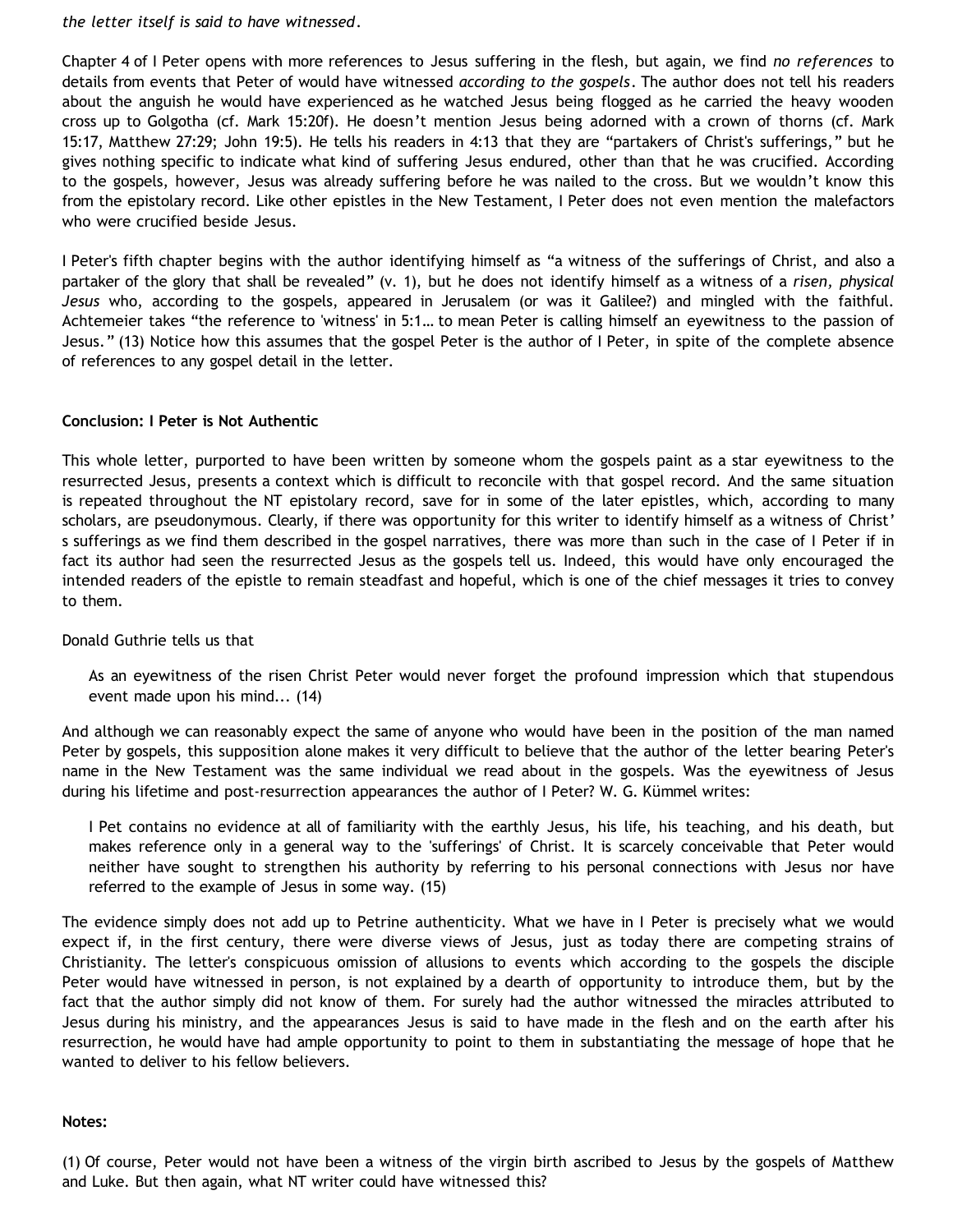(2) *The Oxford Bible Commentary*, p. 1263.

(3) A summary of some reasons why II Peter is widely agreed to date from the 2nd century is provided [here.](http://www.earlychristianwritings.com/2peter.html)

(4) J.R. Michaels, (*Dictionary of the Later New Testament and its Developments*, art. "1 Peter"; see also J.H. Elliott, *The Anchor Bible Dictionary*, art. "First Epistle of Peter"

(5) *NIV Compact Bible Commentary*, p. 577.

(6) *Introduction to the New Testament*, pp. 418f, 424.

(7) Th*e Anchor Bible Dictionary*, art. "First Epistle of Peter"

(8) Incidentally, Paul makes no mention of Jesus being seen by any women, even though according to the gospels the first to encounter the risen Jesus were women. But even on this point, the gospels are not entirely uniform. As Wells points out:

This sory of guards who saw the angel, knew that the tomb was empty, and had to be bribed by the chief preists to pretend that the body had been stolen while they were asleep (Mt. 28:11-15), shows that Christian tradition does not, after all, uniformly make only women the initial witnesses concerning the resurrection. (*The Jesus Myth* , p. 132)

(9) *A Commentary on First Peter*, pp. 6-7.

- (10) *Jesus and the Constraints of History*, p. 98; quoted in Wells, *The Jesus Myth*, p. 142.
- (11) Cf. Stoops, *The Anchor Bible Dictionary*, v. 5, p. 267.
- (12) Sailhammer, *op. cit.*
- (13) *A Commentary on First Peter*, p. 9.
- (14) *New Testament Introduction*
- (15) *Introduction to the New Testament*, p. 424.
- by Dawson Bethrick

*posted by Bahnsen Burner at [6:00 PM](http://bahnsenburner.blogspot.com/2006/05/did-author-of-i-peter-see-risen-jesus.html)*

#### **3 Comments:**

#### [Daniel Morgan](http://www.blogger.com/profile/15150803) said...

3:18-20 are often cited by Evangelicals and Roman Catholics as referring to Jesus going down into Hades (c.f. Eph 4:9, Isa 44:23, Acts 2:24-30, *Lymbus Patrum*)

An odd doctrine, to be sure, but some claim that the gospel had to be preached to all, present and past, to be received or rejected. Obviously, if some disembodied glowing spirit floats down into a pit dug beneath the earth where dead souls are, it is a little different for them to accept/reject this story than for us.

Also, in ch5, "a witness of the sufferings of Christ" could refer to the persecutions of the followers of Christ, could it not?

#### [May 29, 2006 4:49 AM](http://bahnsenburner.blogspot.com/2006/05/114890339858986571)

#### [Bahnsen Burner](http://www.blogger.com/profile/7766918) said...

I would say you're correct - in fact, it is more than only a little different for those who were "in prison", especially if they had empirical evidence of the magic spirit flowing down amongst them, telling them that if they believe in it,